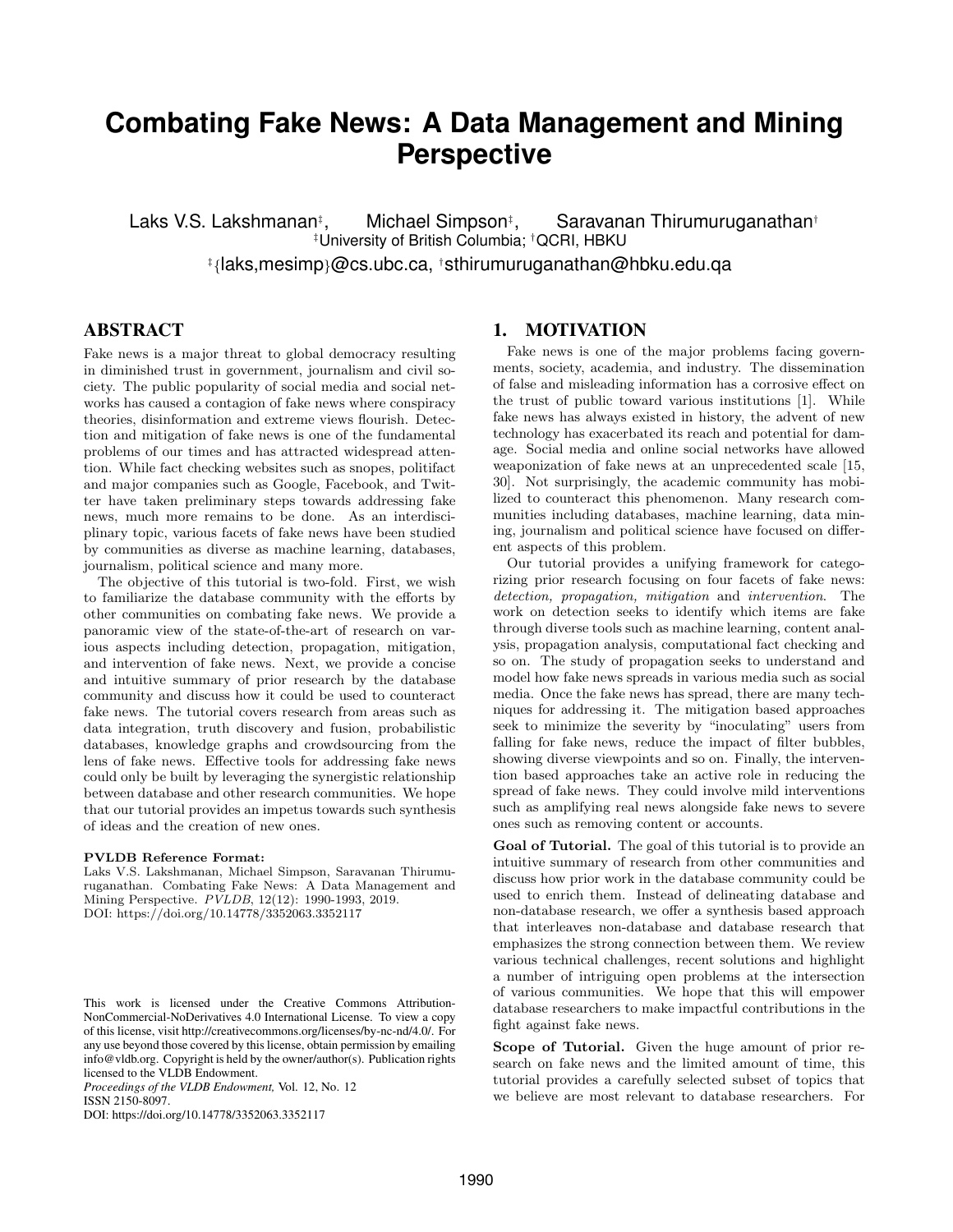example, while we touch upon machine learning based approaches for fake news detection, we focus extensively on how prior database research on data integration and fusion could also be used for detecting fake news items. Similarly, while we briefly introduce propagation models for fake news, we weave them with influence maximization works that have been carried out in the database community.

Target Audience and Prerequisites. The target audience consists of database researchers who wish to familiarize themselves with recent developments in fake news research and contribute to novel algorithms and systems for combatting it. This tutorial is also appropriate for practitioners who want an intuitive overview of the state of the art. The tutorial assumes familiarity with databases, data mining, and fundamentals of machine learning.

Connection with Related tutorials. Due to the timeliness and relevance of fake news, there have been a number of tutorials in data mining and machine learning communities on this topic. Related tutorials include: (a) Computational Fact Checking: A Content Management Perspective by Sylvie Cazalens, Julien Leblay, Philippe Lamarre, Ioana Manolescu and Xavier Tannier in VLDB 2018 and WWW 2018; (b) Fake News: Fundamental Theories, Detection Strategies and Challenges by Xinyi Zhou, Reza Zafarani, Kai Shu and Huan Liu in WSDM 2019; (c) Computational Solutions against Fake News: AI vs. DB Approaches by Naeemul Hassan and Dongwon Lee in AAAI 2018; (d) Mining Misinformation in Social Media: Understanding Its Rampant Spread, Harm, and Intervention by Liang Wu, Giovanni Luca Ciampaglia and Huan Liu in ICDM 2017; and (e) Fact Checking: Theory and Practice by Xin Luna Dong, Christos Faloutsos, Xian Li, Subhabrata Mukherjee and Prashant Shiralkar in KDD 2018.

The proposed tutorial differs from existing ones in several aspects: (1) we provide a novel unifying framework for research on fake news that seamlessly combines prior work from database and other communities. (2) we highlight how various innovations made by the database community could be used to address fake news. (3) none of the previous tutorials above offer the whole spectrum of detection, propagation, mitigation and intervention unlike us.

# 2. TUTORIAL ORGANIZATION

In this section, we describe a high level overview of the major topics covered in the tutorial.

#### 2.1 Primer on Fake News (15%)

In this introductory part of the tutorial, we describe various attempts at defining fake news [28]. Fake news is often used as an umbrella term for various specific concepts such as rumors, conspiracy theories, hoaxes, clickbaits, media hype, satire, misreporting, and sensationalism. While fake news has always existed, a number of recent phenomena such as the advent of social media, increasing polarization and filter bubbles, perverse incentives and virality have exacerbated their reach. We briefly describe the ecosystem of fake news and why it has become a serious threat [18, 2]. Finally, we describe the impact of fake news that requires a sustained focus from researchers from various communities including our own.

#### 2.2 Propagation of Fake News (15%)

In the second part of the tutorial, we provide a concise summary of previous attempts to model the propagation of fake news such as [30]. Fake news often becomes more viral than real news and more often. A thorough understanding of the propagation of fake news could be used for: (1) detection: fake news often propagates in a distinct way compared to real news that could be used for early detection [32]; (2) mitigation: by understanding the key contributors for propagation, we could mitigate it by attenuating the factors for virality [26]. We introduce how influence propagation models studied by researchers in the database and other communities could be used for understanding the spread of fake news.

# 2.3 Detection of Fake News (40%)

The objective of this part of the tutorial is two-fold. First, we wish to familiarize the database community with prior attempts by the ML and AI communities for detecting fake news. Second, we describe how various research techniques pioneered by the database community could be used for fake news detection. We hope that the synthesis of these ideas would result in a more sophisticated next generation mechanism for combating fake news.

#### *2.3.1 ML based Approaches*

Prior research [27, 33, 26] could be categorized along two dimensions. The first dimension controls the specific ML technique used: supervised or unsupervised. The second dimension is based on the specific features used for the chosen ML technique. The unsupervised approaches often operate under the assumption that real and fake news have distinct features that could be learned automatically and used to distinguish them. If most of the news in a social network is real, then fake news could be considered as an anomaly allowing us to use prior work on outlier/anomaly detection. In contrast, supervised approaches begin with a labeled training dataset that is used to train a machine learning or deep learning model. This model is then used to categorize news as real and fake. Of course, the model is periodically retrained to prevent adversarial users from gaming it. Both these models work by extracting features for categorization. Popular features include content of the news, credibility of the creator, propagation trace of the article etc.

#### *2.3.2 Database Approaches*

There have been some preliminary efforts by our community for fake news detection and computational fact checking [7, 12]. At its core, the problem boils down to the following: given a claim and a database of facts, how can one determine if the claim is real or fake news? Most of the approaches rely on closed world assumption whereby all true facts are assumed to be those stored in an appropriate repository such as relational database or knowledge graph. By considering different ways by which claims and the database are instantiated, it is possible to use a wide variety of prior work from databases. Some promising avenues include:

Data Integration is an important body of work [10] that allows one to combine a number of heterogeneous data sources (that could be structured or unstructured) into a single unified data repository. We first describe a scenario where all the data sources used for fact checking are reliable and discuss the challenges inherent in integrating them. We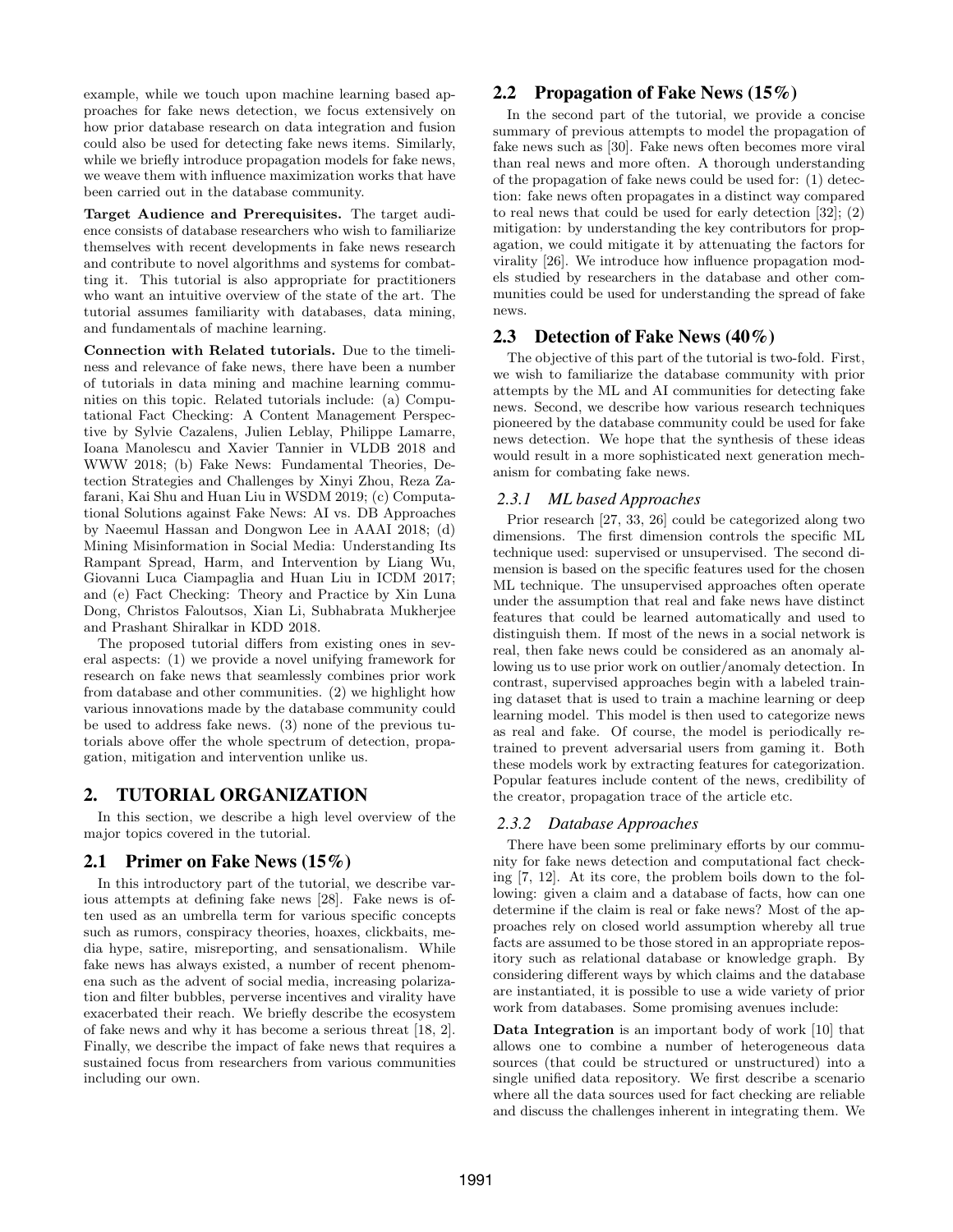discuss common data integration architectures and how the integrated database could be used for fact checking.

Truth Discovery and Fusion. Even usually reliable sources could contain facts that are incorrect or inconsistent. Typically, most of the sources in the web are user generated that contain conflicting or erroneous information. This results in a scenario where there are many sources that could possibly disagree with each other. Given this setting, it is important to identify the veracity of the claims so that eventually fake claims can be identified. There has been extensive research [8, 9, 5, 16], on algorithms for truth discovery using techniques for evaluating data source reputation/authoritativeness, claim veracity etc. However, extending them to fake news [13] is often challenging and requires additional research. Convincing a user of the falsehood of a claim calls for additional capabilities such as explanations to concisely describe how the decision was made [21].

Knowledge Graphs such as Freebase & DBpedia have been successfully used to store facts that are collected from the web. It is possible to construct a knowledge graph based on trusted entities and repositories such as fact checkers. The knowledge graph can then be used to answer simple queries – and in our context – whether a claim is supported [8, 6, 17, 23, 24, 25, 11]. Typically, checking a claim is related to finding a path between the subject and object of an RDF triple. We provide a brief overview of fake news detection approaches such as ClaimBuster and DeFacto that use knowledge graphs.

Crowdsourcing has been extensively studied by our community for solving various data management problems. Fact checking could be considered as a crowdsourcing problem that involves either experts (such as professional fact checkers) or non-experts (such as users of a social media). Techniques for estimating the skill of a worker and identifying the consensus from the responses of workers could be used and extended to automatically establish the veracity of a claim [27]. Given that the current manual fact checking approach is not scalable, crowdsourcing could offer a viable alternative. Example uses include identifying the quality of online news sources [20], fast detection of fake news in social media websites such as Twitter [29], and even in combating and reducing the spread of fake news [14].

#### 2.4 Mitigation and Intervention of Fake News  $(20\%)$

In this part, we summarize prior techniques to mitigate the spread of fake news. Specifically, we focus on:

- 1. Epidemiological approaches that focus on identifying appropriate nodes for inoculation such that the spread of the disease is minimized [19]. This could be done before or after a specific fake news has started spreading.
- 2. Influence Maximization models that consider the fake news as an active viral campaign and seek to identify a competing campaign [3, 4] to minimize the reach or exposure of the fake news.

We consider a wide variety of intervention tactics ranging from removal of fake news items to termination of accounts that consistently spread fake news [22] and describe effective algorithms for each of those tactics and describe their

relative efficacy. We also consider some "softer" touch approaches recently used by major companies such as Google and Facebook that gently nudge the users away from fake news.

# 2.5 Future Opportunities (20%)

In our final part of the tutorial, we make a call to arms to the database community to investigate the problem of fake news in its various aspects, by identifying major research problems. We highlight a number of promising avenues for collaboration including building of effective systems and increasing the scalability of fact checking systems. We believe that our community has pioneered a number of tools that could be effective weapons against fake news. As just one example, there are intriguing connections between query processing on uncertain databases [31] and identifying veracity of news.

# 3. BIOGRAPHICAL SKETCHES

Laks V.S. Lakshmanan is a professor in the department of Computer Science at the University of British Columbia. He is a Research Fellow of the BC Advanced Systems Institute and was named ACM Distinguished Scientist in November 2016.His research interests span a wide spectrum of topics in Database Systems and related areas, including: relational and object-oriented databases, advanced data models for novel applications, OLAP and data warehousing, database mining, data integration, semi-structured data and XML, directory-enabled networks, querying the WWW, information and social networks and social media, recommender systems, and personalization.

Michael Simpson is a Postdoctoral Researcher in the Department of Computer Science at the University of British Columbia. He earned his PhD from the University of Victoria. His research interests include data mining, social network analysis, and the design of scalable algorithms for graph problems.

Saravanan (Sara) Thirumuruganathan is a scientist in the Data Analytics group of QCRI, HBKU. He earned his PhD from University of Texas at Arlington. He is broadly interested in data integration/cleaning and machine learning for data management. Saravanan's work has been selected among best papers of VLDB 2018 and 2012.

# 4. REFERENCES

- [1] H. Allcott and M. Gentzkow. Social media and fake news in the 2016 election. Journal of economic perspectives, 31(2):211–36, 2017.
- [2] V. Bakir and A. McStay. Fake news and the economy of emotions: Problems, causes, solutions. Digital Journalism, 6(2):154–175, 2018.
- [3] S. Bharathi, D. Kempe, and M. Salek. Competitive influence maximization in social networks. In International workshop on web and internet economics, pages 306–311. Springer, 2007.
- [4] A. Borodin, Y. Filmus, and J. Oren. Threshold models for competitive influence in social networks. In International workshop on internet and network economics, pages 539–550. Springer, 2010.